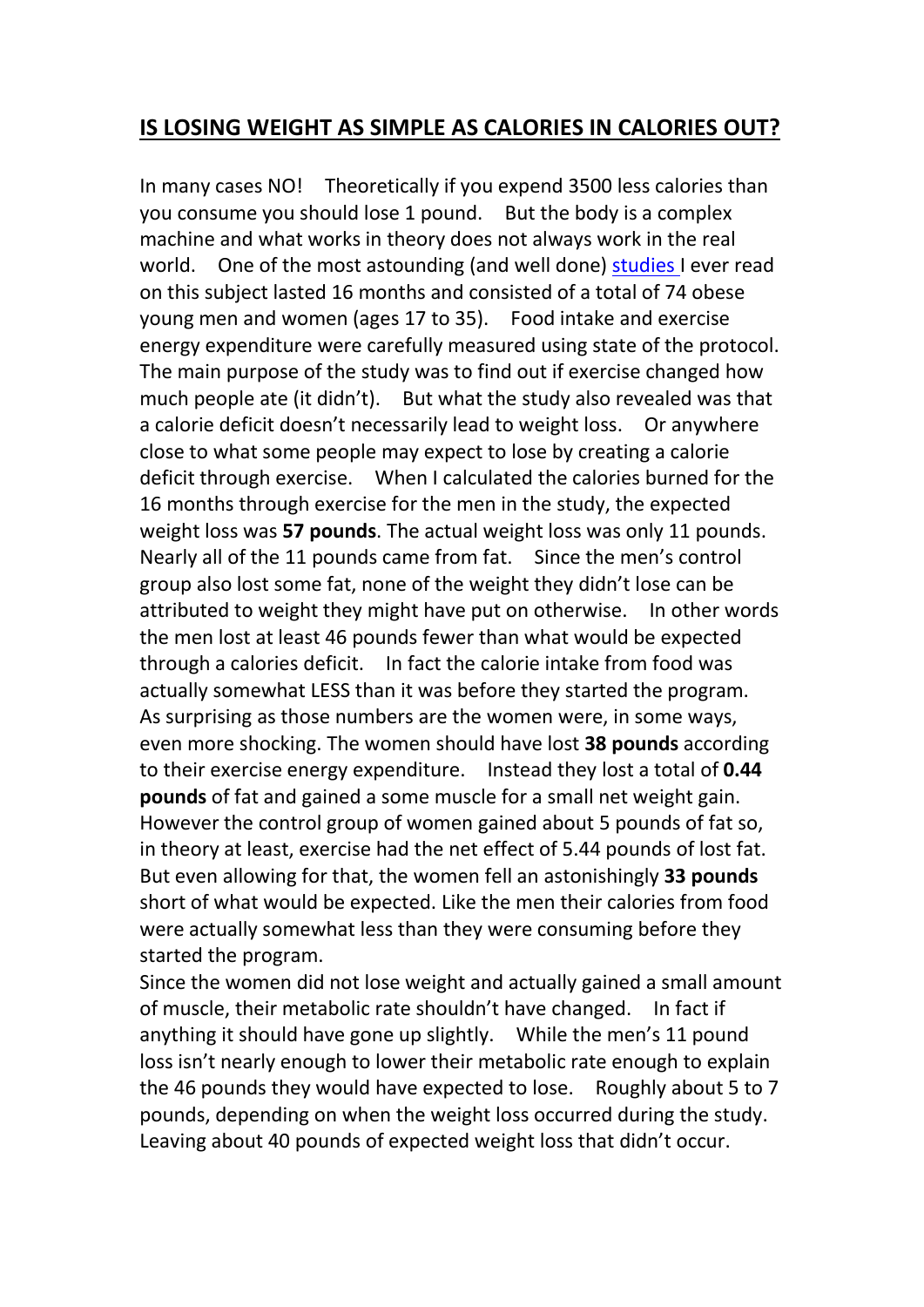Astoundingly the researchers did not even address the large discrepancy between expected weight loss and actual weight loss. Granted, the main purpose of the study was to see how exercise influenced changes in diet, but the authors could have at least addressed such an obvious and unexpected result in regards to weight loss. Especially in women , who lost no weight despite exercising 5 days a week for 16 months and burning over 130,000 calories. It would have also been interesting to see the progress of the weight loss through all of those months. Did the men lose all 11 pounds in the first 3 or 6months and than stop, as is often the case with weight loss? Did the women lose more weight early on and then gained it back? This [meta-analyis](https://www.anniebkay.com/wp-content/uploads/2010/02/Research-Meta-Analysis-of-Weight-Loss-Interventions.pdf) shows after 6 months weight loss stops for most people as illustrated in their graph below:



**The good news for both men and women in this study is that their Vo2max went up 2 full categories, from fair to excellent (for their age).** This means that their life expectancy is the same as normal weight

people with the same Vo2max. See my article entitled "Is it better to be fit and fat or thin and unfit" for more on this subject. This study is far from the only one where the expected weight loss through a calorie deficit was nowhere near what actually occurred. So if a drop in metabolic rate can't explain this discrepancy what can? For the women, since they lost NO weight, I can only speculate that perhaps, for women that are genetically prone toward obesity, exercise is not as effective for losing weight as it is for the general population. Since in this study the subjects were young yet were already obese, they are probably in this group of the genetically prone obese. As opposed to the general population that gain weight over time (ie middle age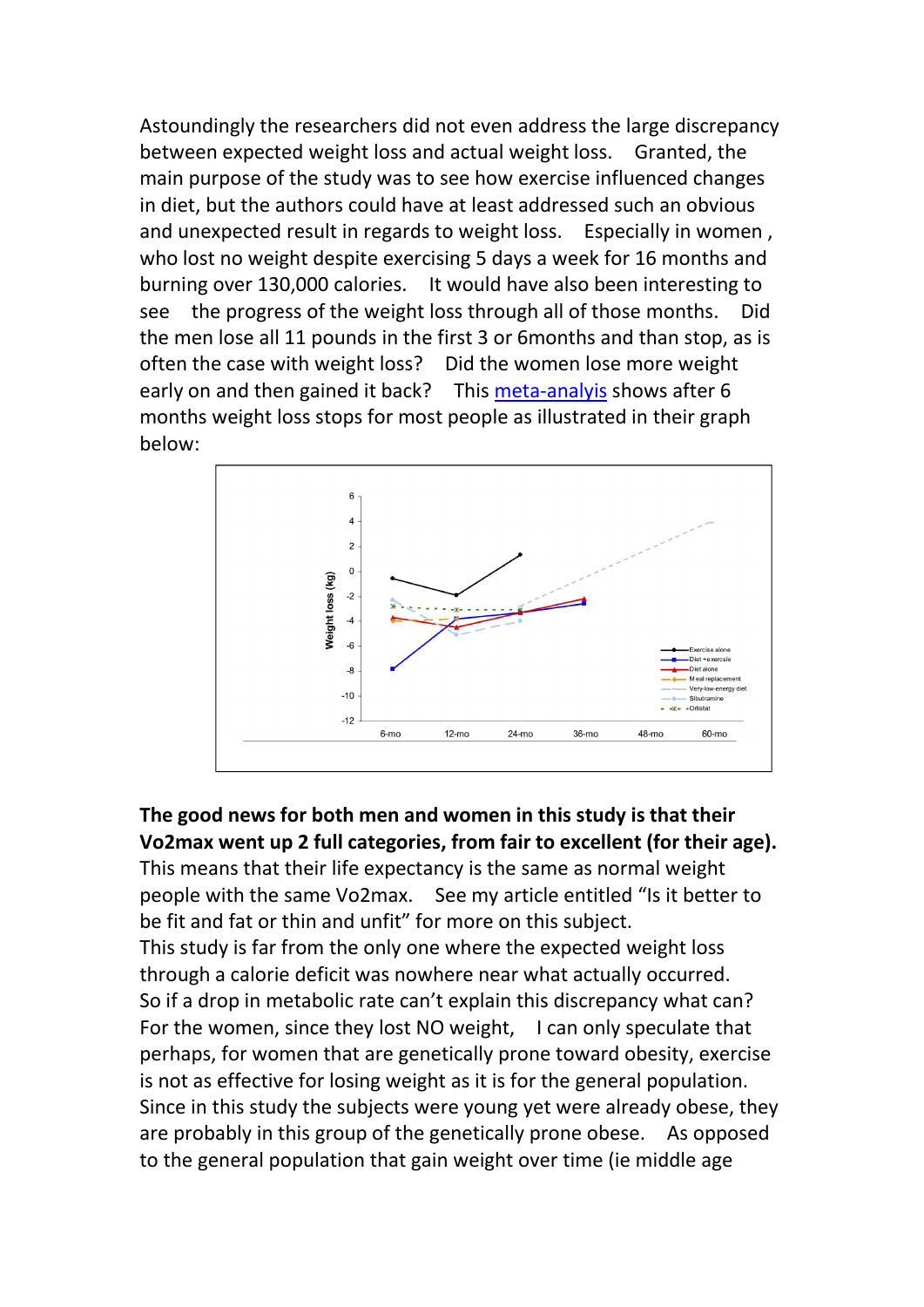creep) where lifestyle changes (ie diet and exercise) can make more of a substantial difference. But even in this group there are plenty of studies that show a gap between the expected weight loss and actual. See my article on "Which is better at reducing fat, weight resistance or aerobics?" for more on this. As for the men this [study](https://www.physiology.org/doi/full/10.1152/ajpregu.00141.2012) aimed to find out. May offer some answers. With the long title "**Body fat loss and compensatory mechanisms in response to different doses of aerobic exercise—a randomized controlled trial in overweight sedentary males".** One of the things the researchers looked at was the effect exercise had on "nonexercise activity thermogenesis" or NEAT for short. This is not to be confused with resting energy expenditure which is basically the opposite of NEAT. NEAT is the energy you expend when you are NOT resting AND not engaging in exercise. NEAT is something that most people have never heard of and is not very well understood even by research scientists. NEAT increases with overfeeding and decreases with underfeeding. This study wanted to find out how NEAT changed with exercise. They had 2 groups of moderately overweight men (ages 20-40) burn either about 300 calories or 600 calories a day What they found was surprising. The men that burned half the amount of calories through exercise lost about the same amount of fat as the men (actually a little more!) that did double the amount! Even more surprising was the fact that the 600 calorie guy's resting energy expenditure actually INCREASED because they gained more fat free mass yet still they did not lose more weight. Yet the 300 CAL guys lost 57% for fat mass than the 600 CAL guys (8.8 lbs vs 5.1 lbs). But here is the most important finding of this study. The 300 calorie group lost significantly MORE weight than could be explained by the negative energy balance. While the 800 CAL guys lost significantly LESS weight than would have been predicted by their negative balance. So what explains this? NEAT. It seems exercise up to a point increases NEAT so you lose more weight than you should have. But past that point and NEAT *increases a*nd keeps your body from losing any additional weight. At least in 20 to 40 year old men. Since these 300 CAL group averaged 2077 a week in calories burned and doing even double that amount resulted in no additional weight loss, the evidence suggests that any more than 2077 calories burned through exercise will not result in additional weight loss. It's possible this number could be even less. For instance it could be that burning 1500 calories a week might result in the same weight loss because NEAT increased even more than burning 2077 calories.